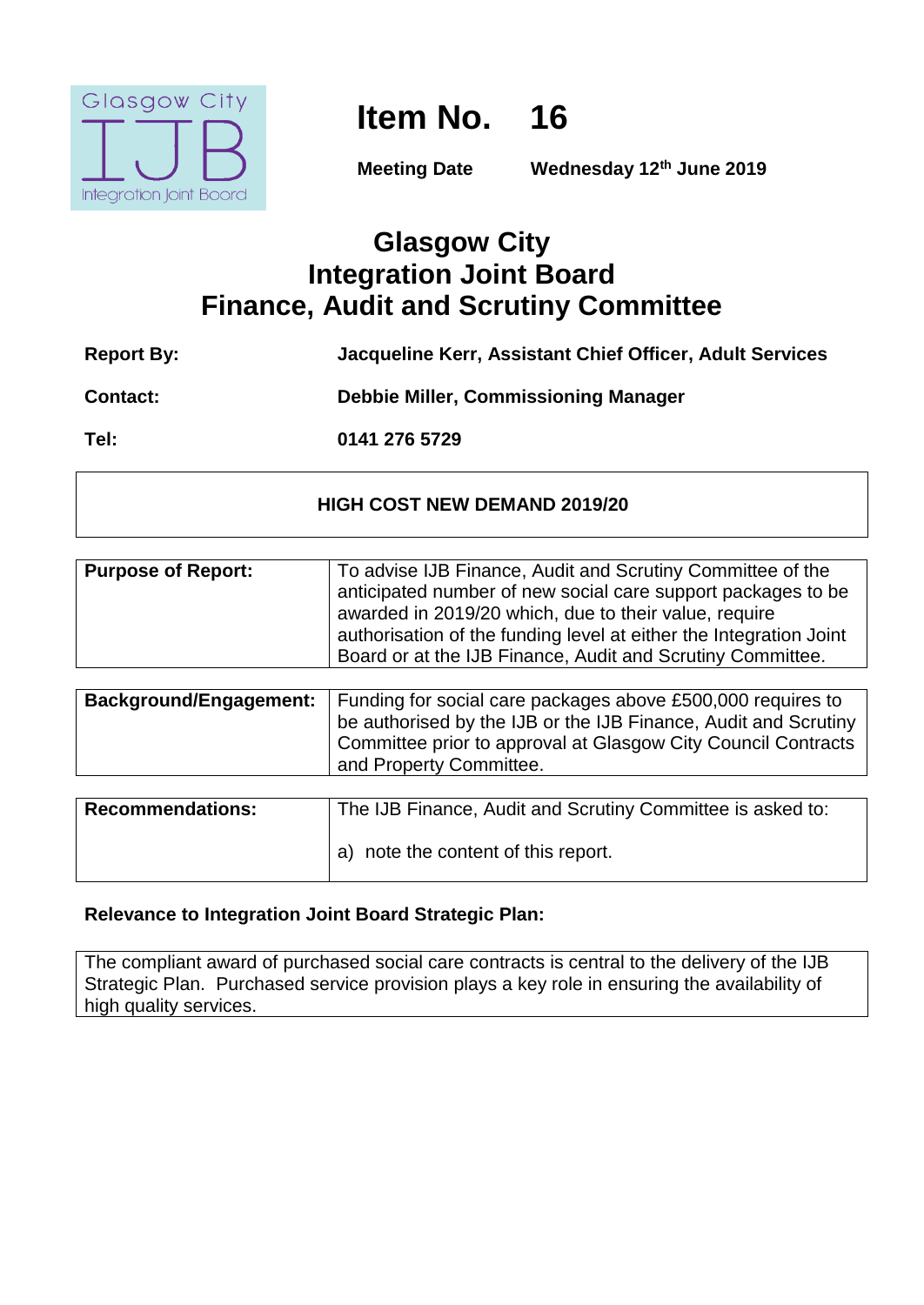# **Implications for Health and Social Care Partnership:**

| <b>Reference to National</b>  | None |
|-------------------------------|------|
| <b>Health &amp; Wellbeing</b> |      |
| <b>Outcome:</b>               |      |
|                               |      |

| Personnel: | Commissioning and Finance staff are involved in the |
|------------|-----------------------------------------------------|
|            | management of contract awards.                      |
|            |                                                     |
|            |                                                     |

| ╭<br>10. |  |
|----------|--|
|          |  |

| <b>Provider Organisations:</b> | The anticipated contract awards detailed in this report relate to |
|--------------------------------|-------------------------------------------------------------------|
|                                | purchased service provision.                                      |

| <b>Equalities:</b> | None |
|--------------------|------|
|                    |      |

| <b>Fairer Scotland</b> | <b>None</b> |
|------------------------|-------------|
| <b>Compliance:</b>     |             |
|                        |             |

| <b>Financial:</b> | The financial implications of contract awards are considered at |
|-------------------|-----------------------------------------------------------------|
|                   | the time of award and are reflected in financial forecasts and  |
|                   | planning assumptions for the IJB.                               |

| Legal: | Legal services play a key role in advising on social care |
|--------|-----------------------------------------------------------|
|        | contract awards and are fully involved in the procurement |
|        | exercises run by social care commissioning teams.         |

| Economic Impact: |  |
|------------------|--|
|                  |  |

| Sustainability:                | <b>None</b> |
|--------------------------------|-------------|
|                                |             |
| <b>Sustainable Procurement</b> | <b>None</b> |
| and Article 19:                |             |

| <b>Risk Implications:</b> |  |
|---------------------------|--|
|---------------------------|--|

| <b>Implications for Glasgow</b> | Social Care purchased service contract awards require to be |
|---------------------------------|-------------------------------------------------------------|
| <b>City Council:</b>            | authorised according to the Glasgow City Council Standing   |
|                                 | Orders Relating to Contracts 2017.                          |

| <b>Implications for NHS</b>         | None: |
|-------------------------------------|-------|
| <b>Greater Glasgow &amp; Clyde:</b> |       |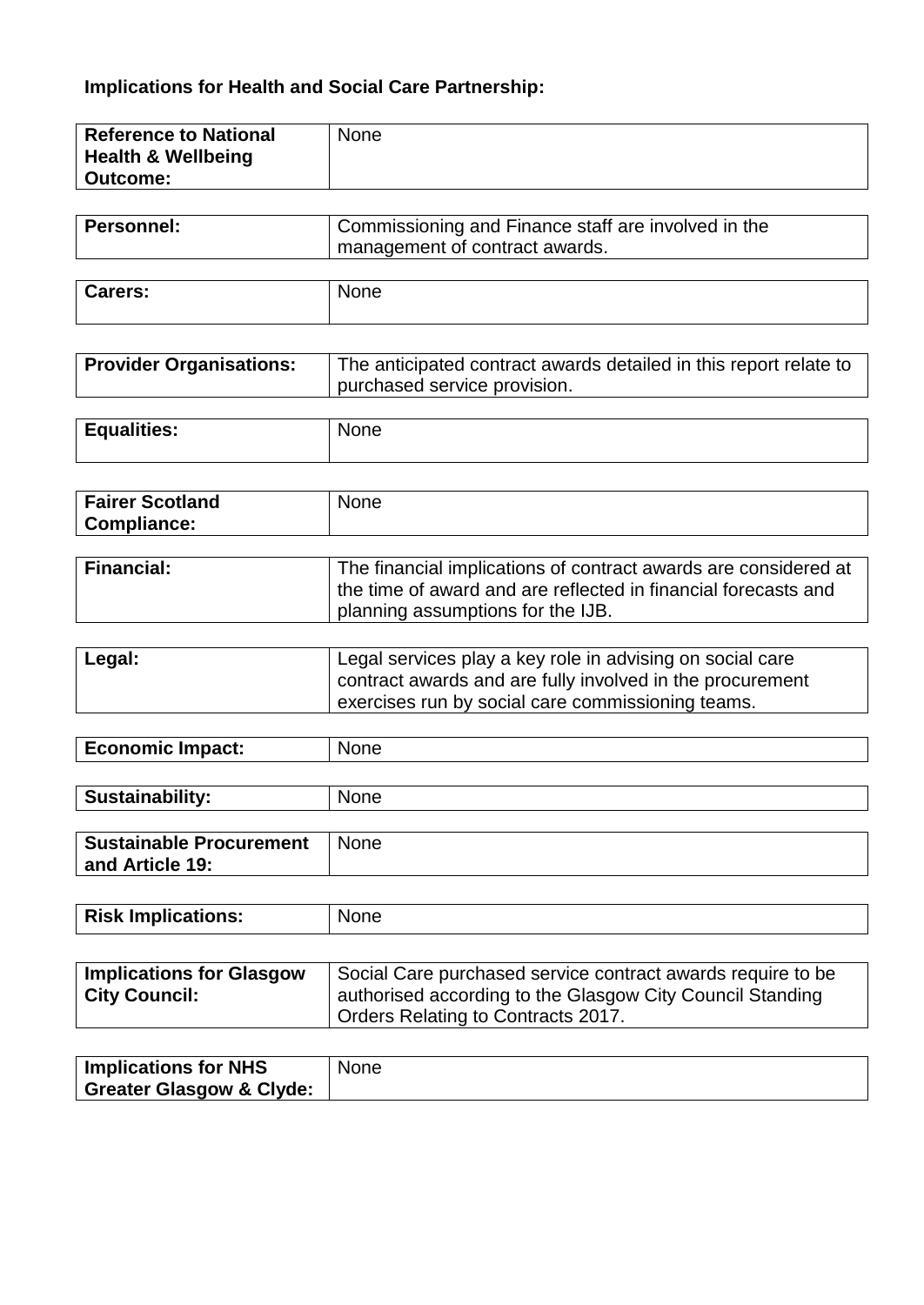# **1. Purpose**

1.1 To advise IJB Finance, Audit and Scrutiny Committee of the anticipated number of new social care support packages to be awarded in 2019/20 which, due to their value, require authorisation of the funding level at either the Integration Joint Board or at the IJB Finance, Audit and Scrutiny Committee.

# **2. Background**

- 2.1 Funding for social care packages above £500,000 requires to be authorised by the IJB or the IJB Finance, Audit and Scrutiny Committee prior to approval at Glasgow City Council Contracts and Property Committee.
- 2.2 A number of social care contract awards have already been presented to IJB and IJB Finance, Audit and Scrutiny Committee in the past six months. These include:
	- The award of a high cost individual supported living social care package called off under the 2019 Framework Agreement for a young person with complex needs who was moving into adult services from an out-of-area specialist residential school to a new tenancy in Glasgow.
	- Award of a mini competition call-off under the 2019 Framework Agreement for supported living contracts for 2 young people previously supported in a specialist residential school in Glasgow.
	- Award of 2 spot purchased supported living contracts for individuals moving on from Tier 4 specialist hospital wards to bespoke housing in a neighbouring local authority area.

These are indicative of the type of services expected to be presented for approval in the remainder of 2019/20.

2.3 Due to the nature of the services being procured, it is particularly difficult to be prescriptive about the exact number of services which will be presented to IJB and IJB Finance, Audit and Scrutiny Committee this year. The support services are for people with extremely complex needs, where health and social care partnership officers are responsible for selecting the support provider. Experience shows that it takes significant time and patience to commission services to meet an individual's complex needs and outcomes. Nationally, there is a shortage of specialist services for people requiring complex care: individual need is subject to change and service users can become unwell or require inpatient hospital treatment for longer periods than expected. Timeframes can also be affected by external factors such as housing projects required for new services being delayed. There are a number of other co-dependencies which affect timeframes for service delivery. Examples include delays in the approval of legal powers such as Guardianship Orders, organisations failing to recruit and retain sufficient experienced staff, or adaptations to existing accommodation causing delay.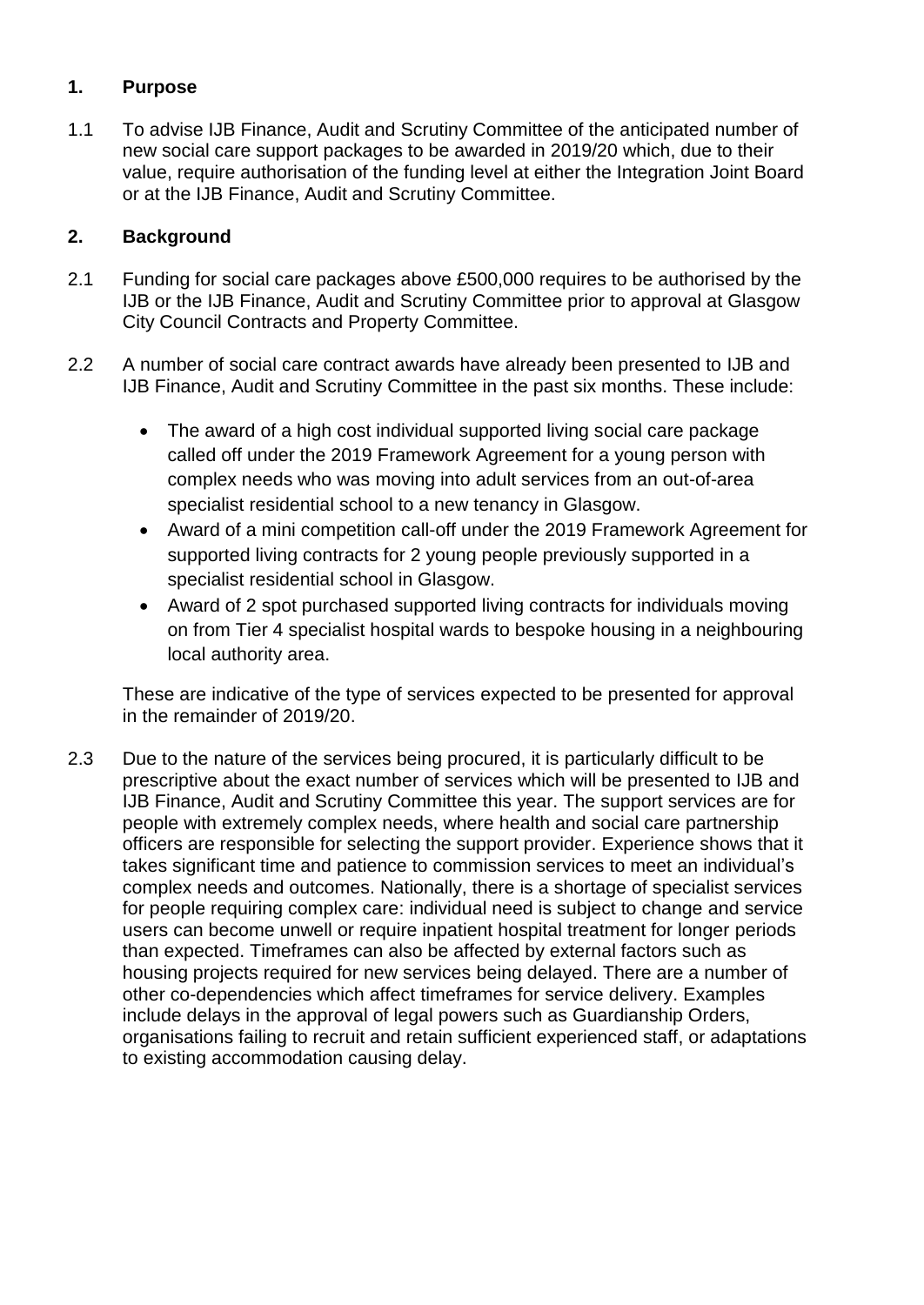- 2.4 The process used to record and prioritise the demand for complex social care support packages is called the Management and Allocation of Community Resource Opportunities. MACRO for short. MACRO brings together operational HSCP staff, Finance and Commissioning to match people in priority need with the resources available to the GCHSCP. The MACRO terms of reference are included for information as Appendix 1.
- 2.5 There are 48 individuals with complex needs currently recorded within the MACRO process. Many of these people will go on to have services commissioned within existing contractual arrangements which do not require additional authorisation. The individual service users are currently being supported in a range of living situations such as:
	- specialist hospital provision (but assessed as being ready for discharge or who are likely to be assessed as ready for discharge in the near future)
	- community living settings in Glasgow which have become or are becoming unsustainable
	- specialist educational and/or social care placements in other local authority areas (and requiring to move on)
	- specialist educational placements in Glasgow (and requiring to move on)
- 2.6 Current MACRO information for 2019/20 indicates, that up to 9 contract awards could be brought forward for approval in this financial year: 5 awards of individual support packages and 4 awards for multiple linked support packages under mini competitions from the 2019 Framework.
- 2.7 Individual support packages which cost £167,000 per annum or above require further authorisation. Depending on the final configuration of the services to be commissioned, the awards for up to 5 individual support packages requiring further approval, are likely to fall into the following categories:
	- Call off contracts under the 2019 Framework for Selected Purchased Social Care Supports
	- Call off contracts from National Frameworks such as the Scotland Excel Specialist Learning Disability Residential Framework
	- Awards of "spot purchase" contracts in other locality areas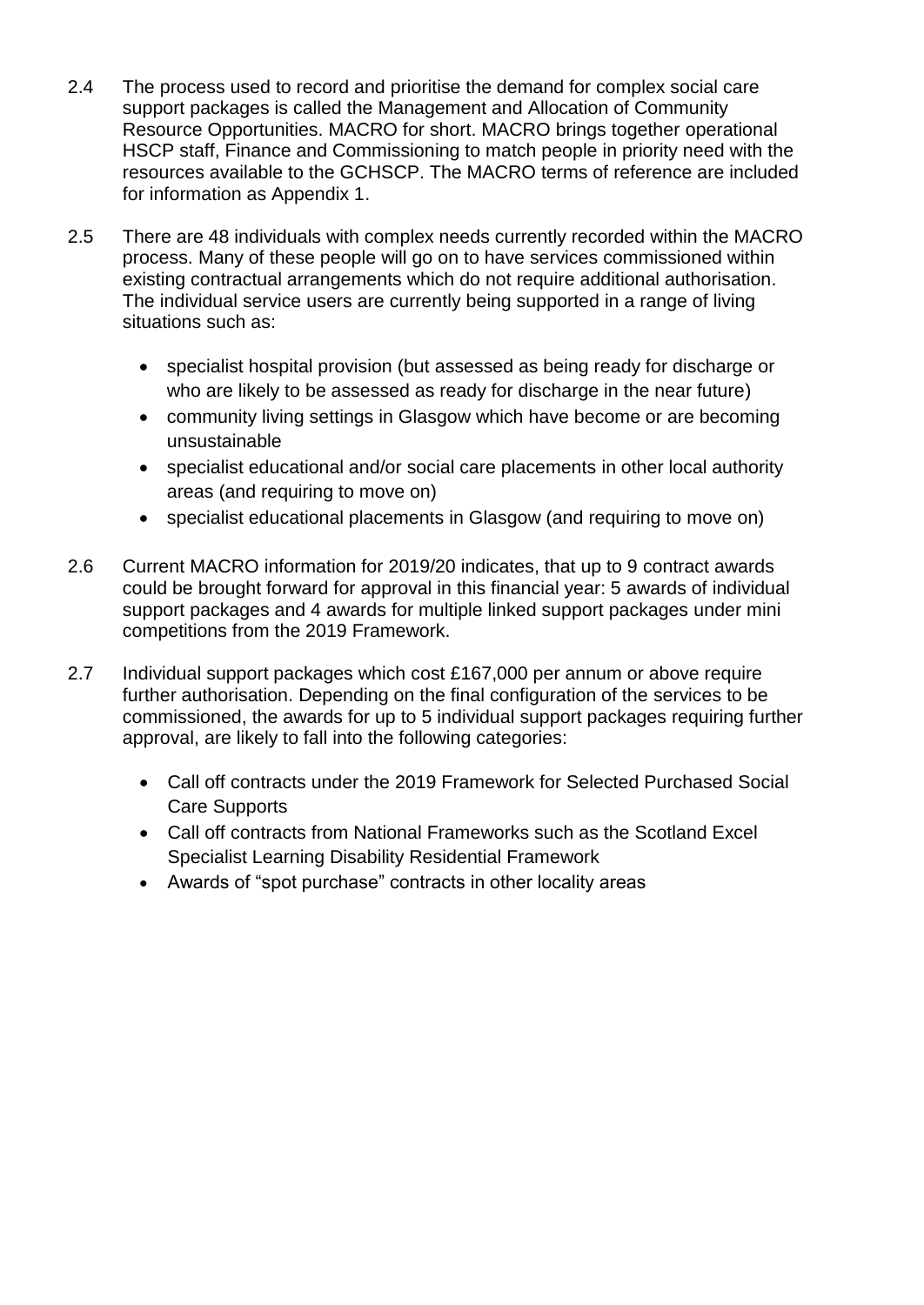2.8 Table 1 below indicates the anticipated 4 mini competition awards for multiple support packages which will require approval during this financial year:

| Table 1 |  |
|---------|--|

| Area                                                                                        | <b>Contract</b><br><b>Type</b>                | <b>Service Type</b><br>and Estimated<br><b>Number of</b><br><b>Support</b><br><b>Packages</b> | <b>Estimated Total</b><br><b>Gross Annual</b><br>Cost | <b>Estimated</b><br>Date of<br><b>Award</b> |
|---------------------------------------------------------------------------------------------|-----------------------------------------------|-----------------------------------------------------------------------------------------------|-------------------------------------------------------|---------------------------------------------|
| <b>North East</b><br><b>Social Care</b><br>Investment in<br>Housing<br>Development          | Mini<br>Competition<br>from 2019<br>Framework | Supported<br>Living - 2<br>support<br>packages                                                | £277,896                                              | May 2019                                    |
| North West<br><b>Social Care</b><br>Investment in<br>Housing<br>Development                 | Mini<br>Competition<br>from 2019<br>Framework | Supported<br>Living - 3<br>support<br>packages                                                | £390,000                                              | Housing<br>Delay -<br><b>TBC</b>            |
| South<br><b>Social Care</b><br>Investment in<br>Housing<br>Development                      | Mini<br>Competition<br>from 2019<br>Framework | Supported<br>Living - 6<br>support<br>packages                                                | £600,000                                              | <b>EST</b><br>Autumn<br>2019                |
| South<br>Reconfigured<br>existing Social<br>Care<br>Investment in<br>Housing<br>Development | Mini<br>Competition<br>from 2019<br>Framework | Supported<br>Living - 4<br>support<br>packages                                                | £300,000                                              | <b>EST</b><br>Summer<br>2019                |

2.9 The financial information captured on an individual service user basis within the MACRO process is used to inform the social work services budget monitoring context to calculate, project and allocate sufficient resource to meet new demand in any given financial year.

# **3. Recommendations**

- 3.1 The IJB Finance, Audit and Scrutiny Committee is asked to:
	- a) note the content of this report.